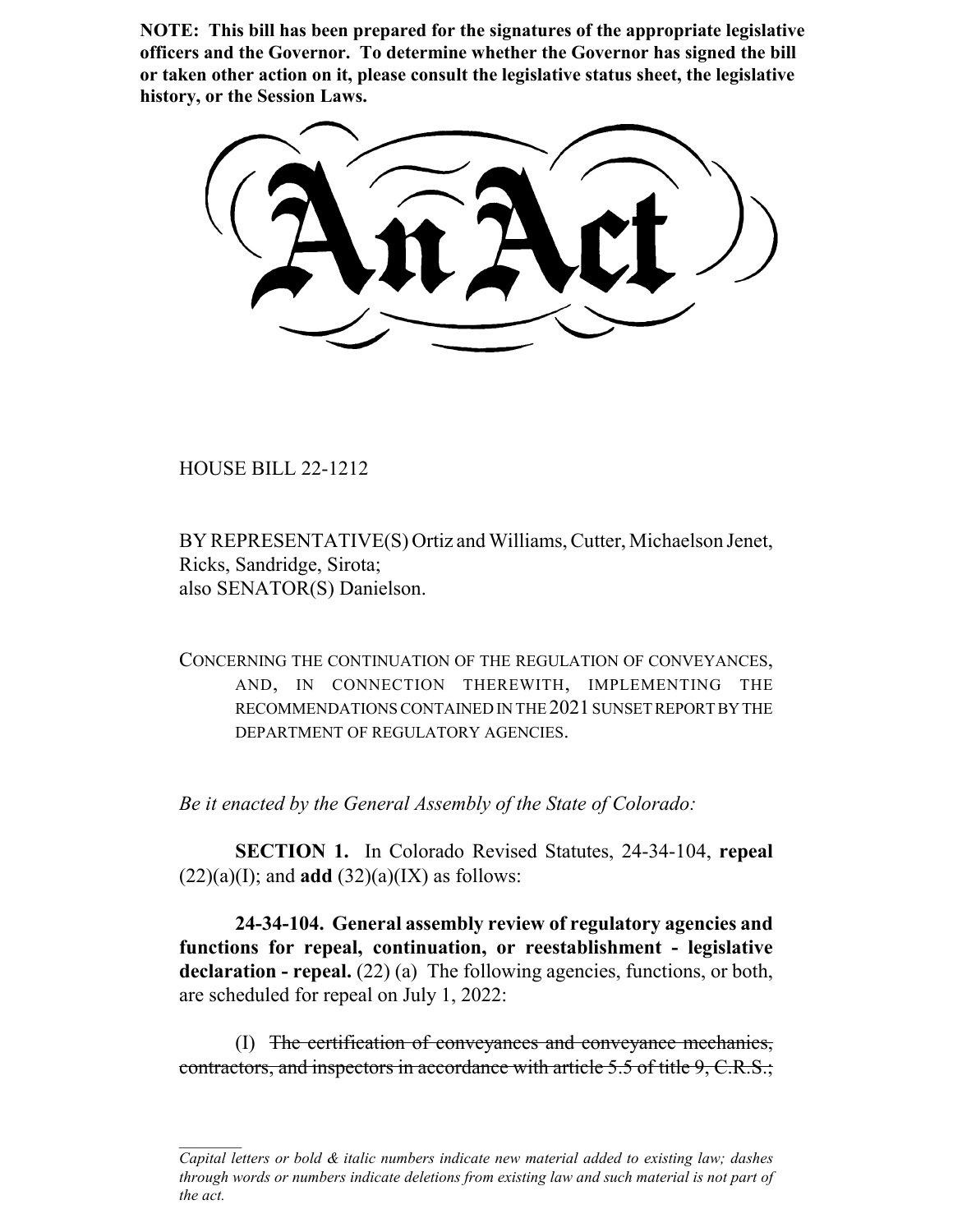(32) (a) The following agencies, functions, or both, are scheduled for repeal on September 1, 2031:

(IX) THE REGULATION OF CONVEYANCES AND CONVEYANCE MECHANICS, CONTRACTORS, AND INSPECTORS BY THE DIRECTOR OF THE DIVISION OF OIL AND PUBLIC SAFETY WITHIN THE DEPARTMENT OF LABOR AND EMPLOYMENT IN ACCORDANCE WITH ARTICLE 5.5 OF TITLE 9.

**SECTION 2.** In Colorado Revised Statutes, **amend** 9-5.5-120 as follows:

**9-5.5-120. Repeal of article.** This article ARTICLE 5.5 is repealed, effective July 1, 2022. Prior to SEPTEMBER 1, 2031. BEFORE the repeal, the functions of the administrator are subject to review pursuant to section 24-34-104, C.R.S. SCHEDULED FOR REVIEW IN ACCORDANCE WITH SECTION 24-34-104.

**SECTION 3. Safety clause.** The general assembly hereby finds,